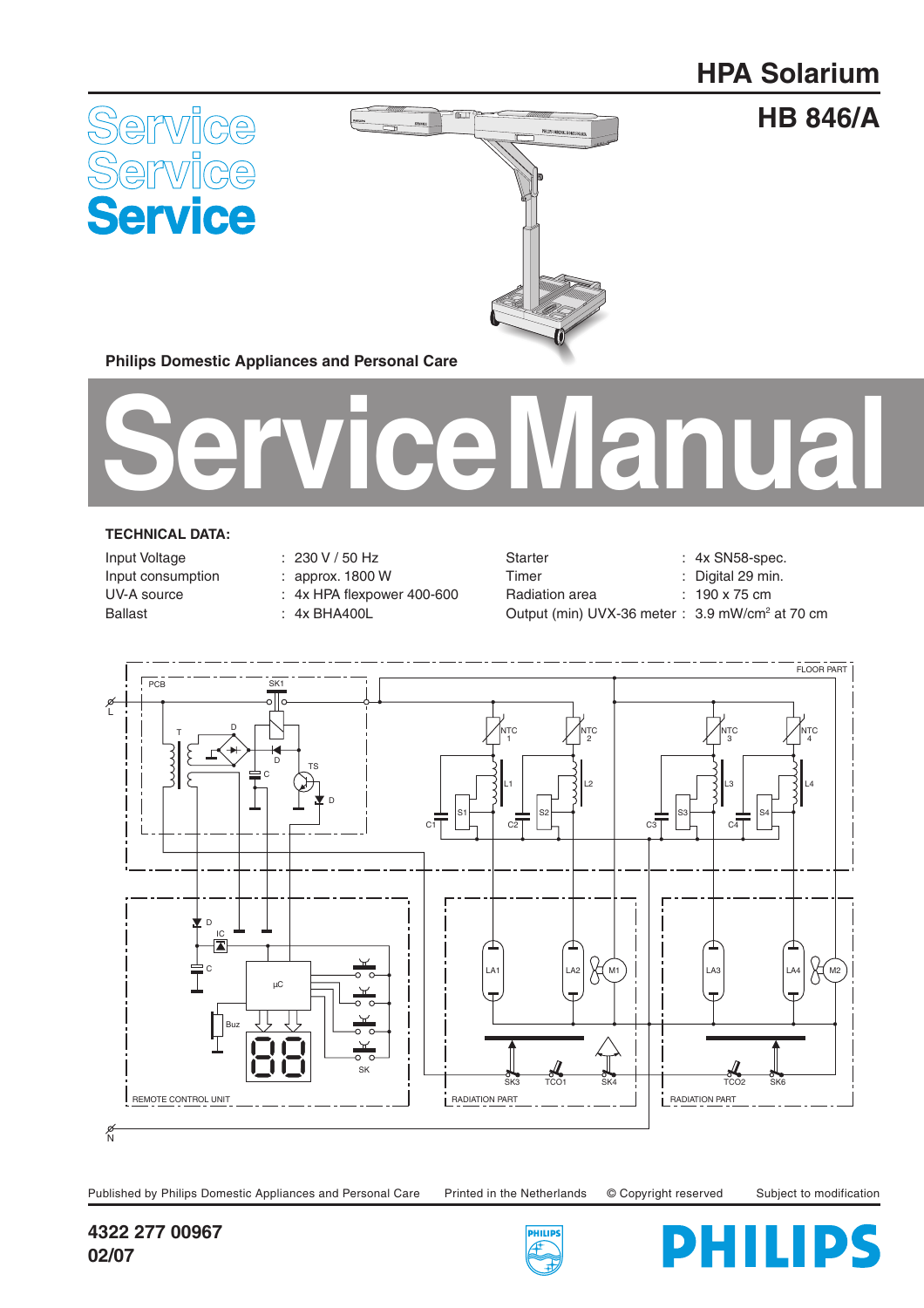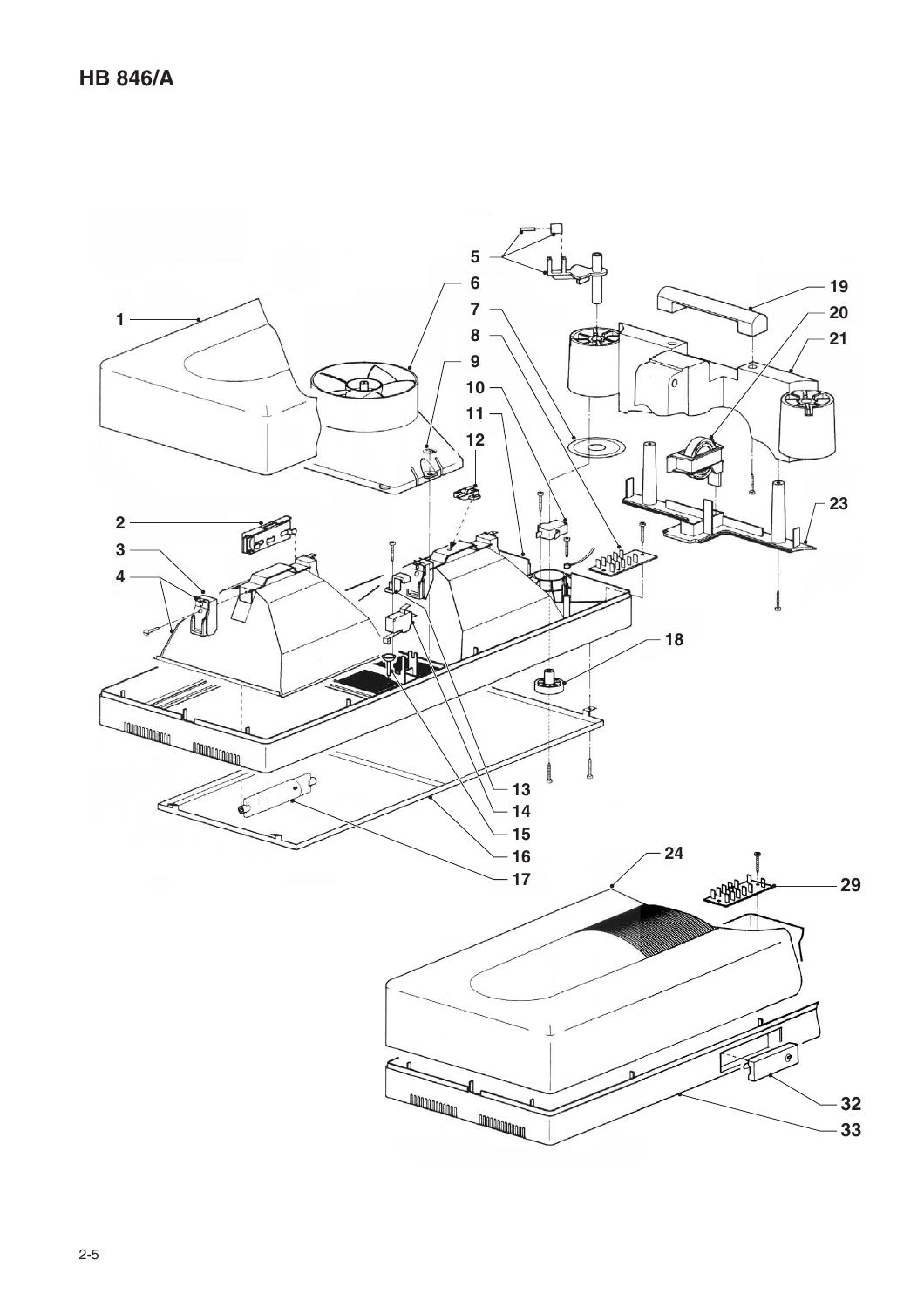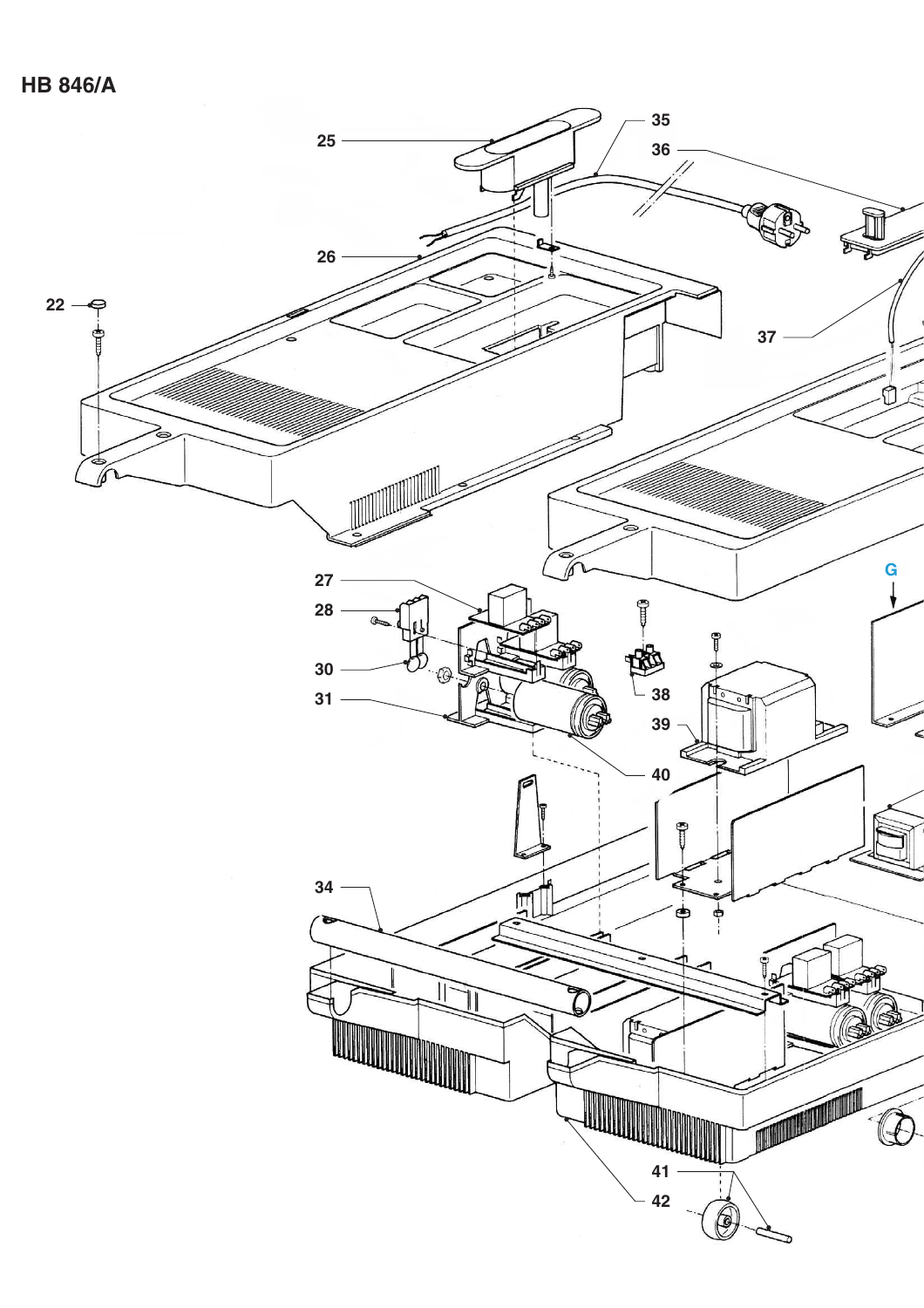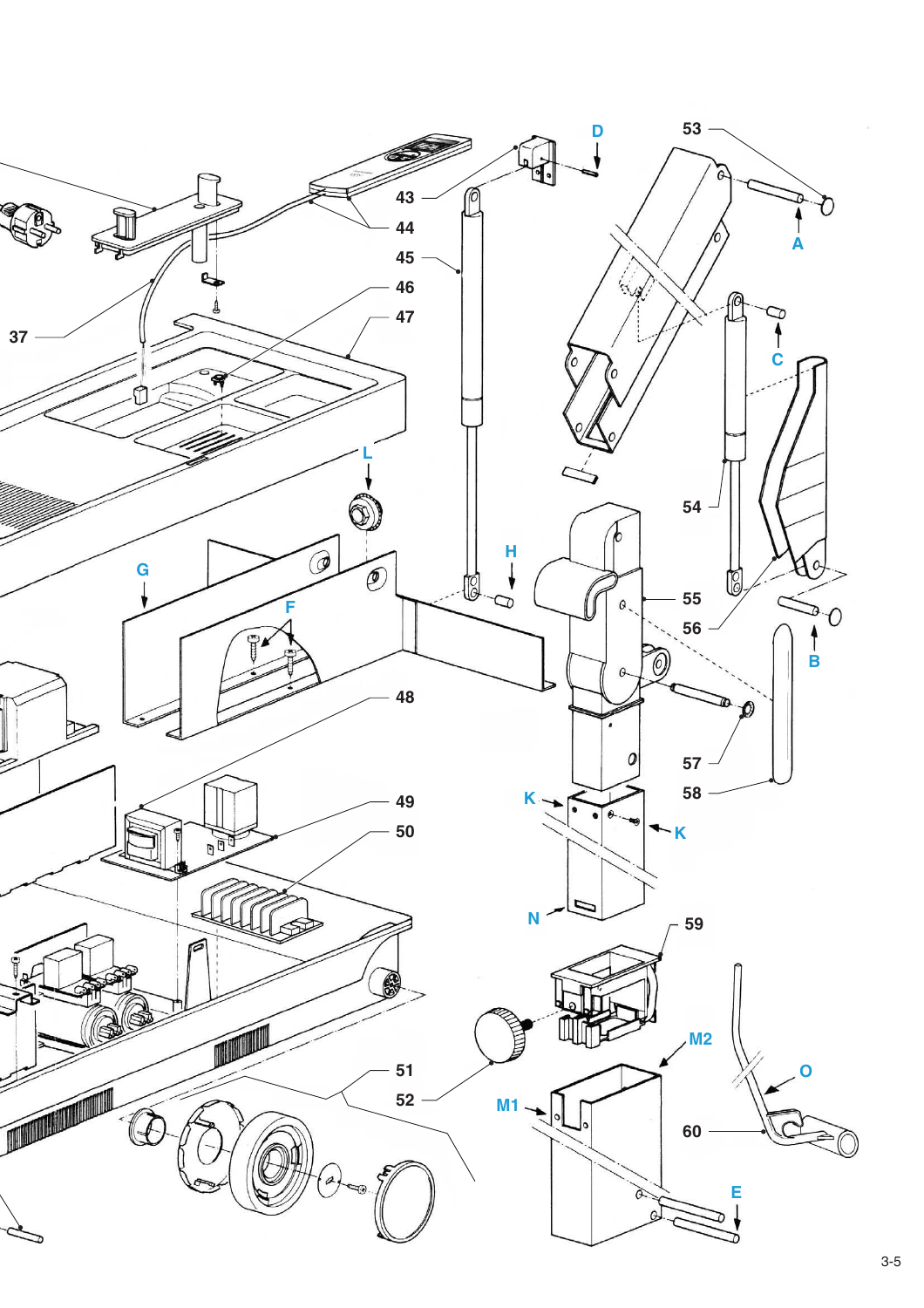## **HB 846/A**

|                  | Item Service code | <b>Description</b>     |                          | Item Service code | <b>Description</b>      |
|------------------|-------------------|------------------------|--------------------------|-------------------|-------------------------|
| 1                | 4222 062 95470    | Cover radiation part   | 40                       | 4822 124 40701    | Capacitor 25 µF / 250 V |
| $\overline{2}$   | 4822 417 30163    | Lock left              | 41                       |                   |                         |
| 3                | 4822 325 20102    | Lamp holder            |                          | 4822 528 70519    | Wheel $+$ spindle       |
| $\overline{4}$   | 4822 380 20306    | Reflector              | 42                       | 4822 441 12209    | Housing floor part      |
| 5                | 4822 417 11009    | Stop disc + roller     | 43                       | 4822 404 40654    | Holder                  |
|                  |                   |                        | 44                       | 4222 062 95480    | Remote control          |
| 6                | 4822 361 11186    | Fan complete           | 45                       | 4822 529 10255    | Gas spring base         |
| $\overline{7}$   | 4822 532 40186    | Retaining ring         | 46                       | 4822 410 11892    | Memo knob               |
| 8                | 4822 265 41388    | PCB connector          | 47                       | 4822 442 01455    | Cover RC-side           |
| $\boldsymbol{9}$ | 4822 532 10744    | Speed clamp 3.6 mm     | 48                       | 4822 146 20823    | Transformer             |
| 10               | 4822 271 30619    | Micro switch           | 49                       | 4822 218 11844    | PCB complete 230 V      |
| 11               | 4822 441 12212    | Lamphousing flex-side  |                          |                   |                         |
| 12               | 4822 282 40255    | Aut. cut-out           | 50                       | 4822 265 20655    | Connecting block 7S     |
| 13               | 4822 404 40639    | Switch bracket         | 51                       | 4822 528 11272    | Wheel complete          |
| 14               | See item 10       |                        | 52                       | 4822 410 11893    | Ornamental screw        |
| 15               | 4822 410 40417    | Switch pin             | 53                       | 4822 462 11098    | Cap spring fix          |
|                  |                   |                        | 54                       | 4222 062 94680    | Gas spring (hinge)      |
| 16               | 4822 466 61869    | Glass plate white      | 55                       | 4822 498 10707    | Grip part complete      |
|                  | 4822 466 62476    | Glass plate brown      | 56                       | 4822 442 01457    | Cover gas spring        |
| 17               | 4822 134 30032    | HPA flex power 400-600 | 57                       | 4822 530 70444    | Spring fix 85X26        |
| 18               | 4822 411 90032    | Hinge cap              | 58                       | 4822 442 01453    | Hinge cover             |
| 19               | 4822 498 10706    | Grip                   | 59                       | 4822 417 50288    | Lift mechanism          |
| 20               | 4222 062 95020    | Distance indicator     |                          |                   |                         |
| 21               | 4822 441 12213    | T-piece                | 60                       | 4822 404 40725    | Guide pin               |
| 22               | 4822 462 11099    | Orn. prop (set)        | $\overline{\phantom{a}}$ | 4822 690 80123    | HB 071 protecting       |
| 23               | 4822 442 01454    | Cover T-piece          |                          |                   | goggles                 |
| 24               | See item 1        |                        | $\overline{\phantom{a}}$ | 4822 395 50446    | Set of keys             |
|                  |                   |                        | --                       | 4822 310 31791    | Damping material        |
| 25               | 4822 442 01448    | Flex holder (mains)    | --                       | 4822 321 11413    | Coiled flex 7C          |
| 26               | 4822 442 01452    | Cover flex side        |                          |                   |                         |
| 27               | 4822 219 80605    | Starter SN58-spec      |                          |                   |                         |
| 28               | 4222 062 94570    | Connecting block       |                          |                   |                         |
| 29               | See item 8        |                        |                          |                   |                         |
|                  | 4222 062 94580    | NTC resistor           |                          |                   |                         |
| 30<br>31         | 4822 404 40554    | Holder                 |                          |                   |                         |
|                  |                   |                        |                          |                   |                         |
| 32               | 4822 417 30164    | Lock right             |                          |                   |                         |
| 33               | 4822 441 12211    | Lamphousing RC-side    |                          |                   |                         |
| 34               | 4822 535 10561    | Bar grip               |                          |                   |                         |
| 35               | 4822 321 11395    | Flex EU                |                          |                   |                         |
| 36               | 4822 256 10495    | Flex holder (timer)    |                          |                   |                         |
| 37               | 4822 320 12291    | Remote control cable   |                          |                   |                         |
| 38               | 4822 265 20234    | Connecting block 2S    |                          |                   |                         |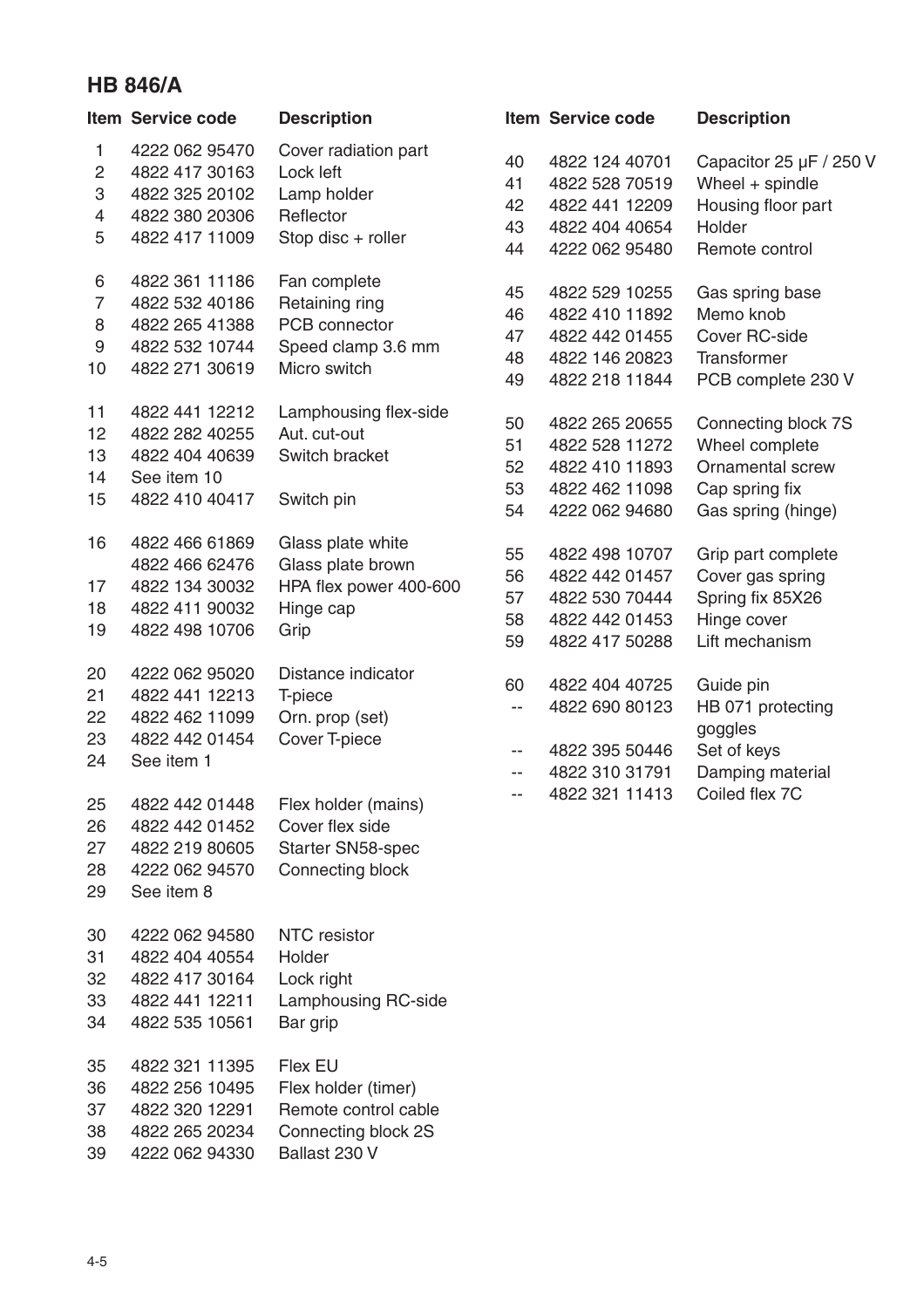#### **HINTS FOR REPAIRS**

**When checking/replacing HPA-lamps you should pay attention to the following:**

- **HPA lamps only start when they have cooled**  down sufficiently.
- Never touch a lamp with your fingers. **If necessary, clean the lamp with a cloth soaked with alcohol.**
- After assembly the glass filter should be free from finger prints and dust. Clean the glass filter **with a cloth soaked with alcohol, if necessary.**
- **New HPA lamps may show colour differences. This is not a defect, but a characteristic phenomenon of lamps of this type. The discolourations disappear after a short period of use.**
- **Always use protecting goggles when looking in the direction of burning lamps.**

**If the thermal switch turns a UVA lamp off repeatedly, check if the rpm of the fan isn't too low. Put some thin oil on the bearings.**

**If a fuse blows when you switch on the appliance, this is usually caused by a fuse that acts too quickly. In such a case, use of a slow 16 A safety fuse is recommended on account of the high starting current.**

**The fuse may also be activated as a result of a defective NTC resistor, a defective capacitor, a defective ballast or an overloaded circuit.**



**Used-up or broken lamps are chemical waste and must be disposed of in the appropriate manner.**

#### **Gas spring (item 45)**

- Put the appliance in the operating position.
- Remove the covers (item 26 and 47) after loosening 22 screws.
- Remove clamping pin (D) and press the gas spring out of the holder (item 43).
- Remove the blocking pin (E), and lower the radiation unit onto the floor.
- Remove the 2 screws (F).
- Lift the metal subframe (G) a little and remove the gas spring (item 45) by means of pin (H).

#### **Gas spring (item 54)**

- Put the appliance in position 2, as indicated on the stand.
- Hinge the radiation units outwards and remove a decorative clamp (item 53).
- Place a hand on the text part of the stand and press this part into horizontal position.
- Use a plastic hammer to tap pin (A) outwards. NB: CONTINUE TO EXERT PRESSURE ON THE STAND!
- Hinge the radiation units inwards again and raise the stand slowly - moving the radiation unit along by means of the handle (item 19).
- Now turn the stand and the radiation unit through so far that the radiation units rests on the floor.
- The gas spring (item 54) is now unloaded so that pin (B) can be easily removed.
- Place the new gas spring with pin (C) in the hinged part. The pin is placed under the 7-core connection cable.
- Assemble the protecting cover (item 56) and press pin (B) back into place again.
- Lift the radiation unit by its handle and check whether the gas spring with pin (C) is correctly supported in the fork of the hinged part.
- Press the hinged part against the spring pressure, moving the radiation unit align at the same time until the whole unit is in horizontal position again.
- Continue to exert pressure and hinge the radiation unit outwards.
- Assemble pin (A).
- Put the appliance in operating position, and assemble the remaining clamps.

### **Lift unit (item 59)**

- Remove the covers (item 26 and 47).
- Disconnect the wires of the 7-core cable (write down the colours of the connecting wires).
- Wrap the connectors with tape for easily handling.
- Press the cord relief (L) inwards after having pressed the locking device.
- Remove the blocking pin (E) and take the guide bar (O) out.
- Press the entire cord into the stand.
- Put the appliance in operating position.
- Remove the 2 screws (K) and lift the radiation unit out of the tube of the stand.
- Remove the clamping screw (item 52).
- Remove the 2 screws (M1).
- Remove the lift unit (item 59) together with the inside tube while pressing the detent (M2).
- Press the locking pegs at place (N) inwards and slide the lift unit of the inside tube.
- Assemble a new lift unit (pay attention to the correct placing of the inside tube on account of the fixing screws (K).
- Check whether the pressure plate and the screw block are present on the one side of the lift unit and the spring retaining plate on the other side.
- Assemble the radiation unit on the inside tube and tighten screws (K).
- Assemble the 7-core cable and fit the guide bar (O).
- Check if the guide bar is inside the curled cable!
- Assemble the blocking pin (E).
- Assemble the covers (item 26 and 47).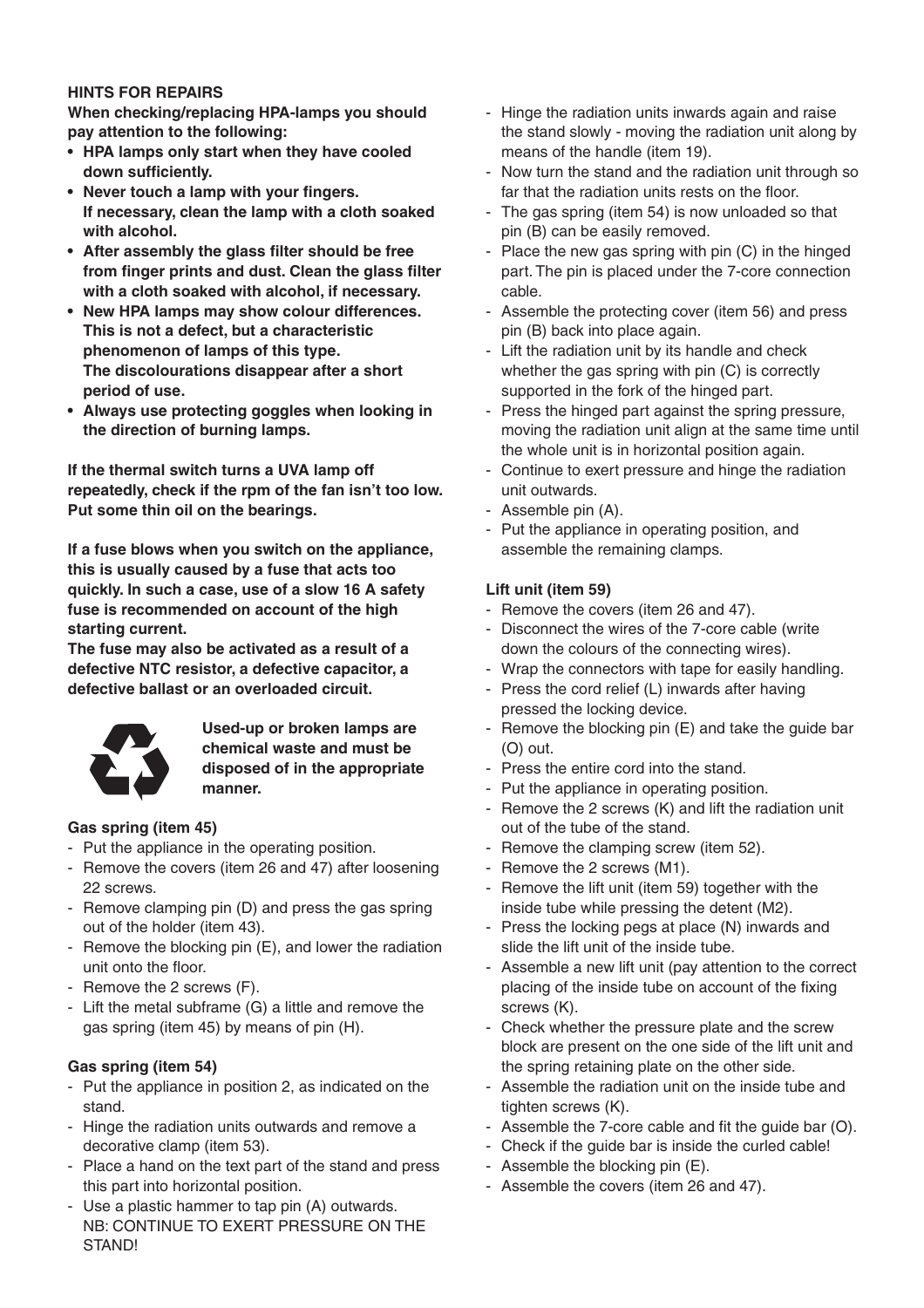